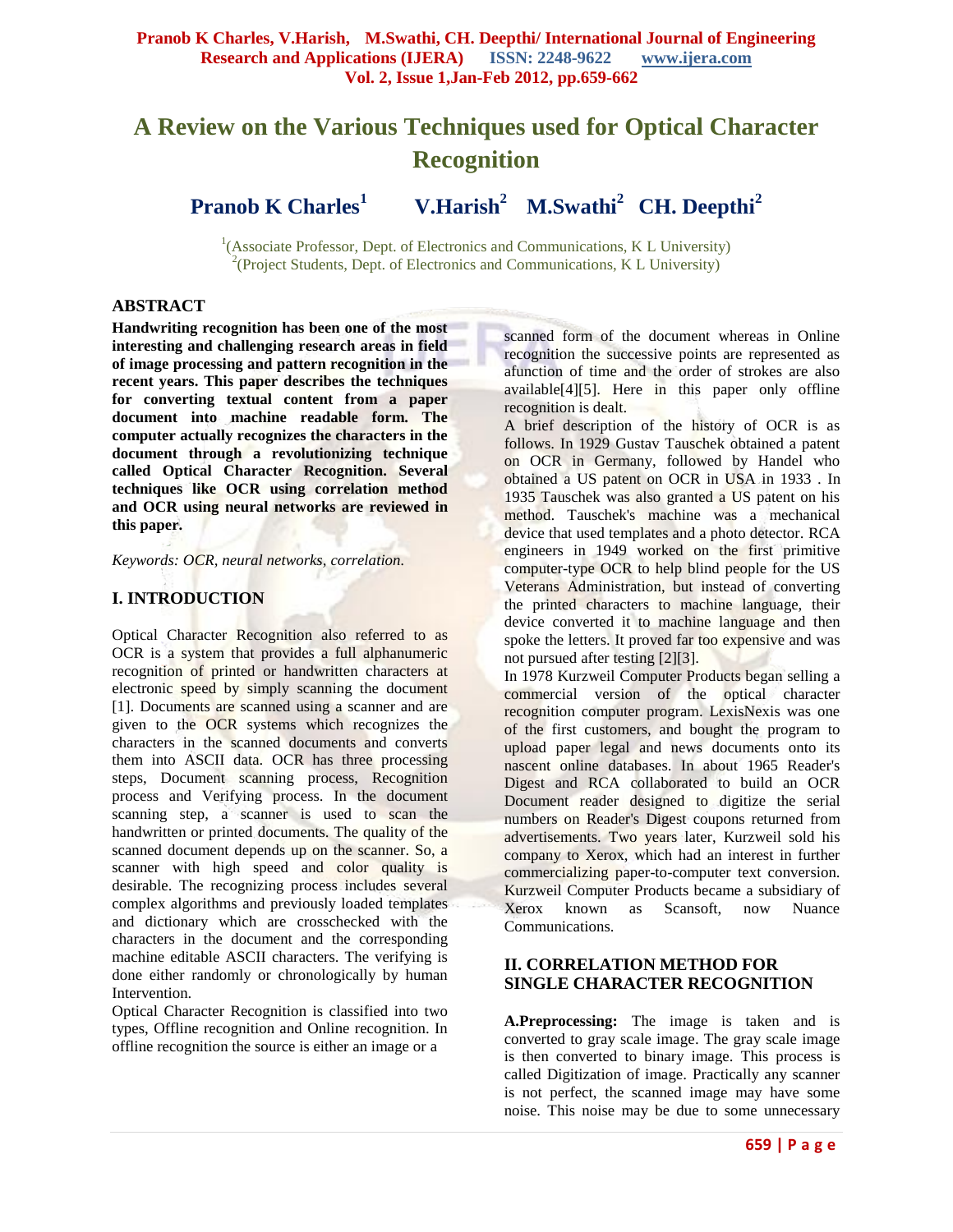#### **Pranob K Charles, V.Harish, M.Swathi, CH. Deepthi/ International Journal of Engineering Research and Applications (IJERA) ISSN: 2248-9622 www.ijera.com Vol. 2, Issue 1,Jan-Feb 2012, pp.659-662**

details present in the image. So, all the objects having pixel values less than 30 are removed. The denoised image thus obtained is saved for further processing. Now, all the templates of the alphabets that are predesigned are loaded into the system.



Fig 1. Digitized image

**B.Segmentation:** In segmentation , the position of the object i.e., the character in the image is found out and the size of the image is cropped to that of the template size.



Fig 2. Segmented image

**C.Recognition:** The image from the segmented stage is correlated with all the templates which are preloaded into the system. Once the correlation is completed, the template with the maximum correlated value is declared as the character present in the image.

**D. Remarks:** In correlation method there are many unnecessary comparisons and the efficiency of recognition is same for a particular pattern and the given set of templates. However extra templates can be added to the system for providing a wide range of compatibility but doing so will increase the computational intensity of the system. Another important drawback of this method is it requires lot of memory and execution time.

## **III. CORRELATION METHOD FOR CONTINUOUS CHARACTER RECOGNITION**

**A.Preprocessing:** A noisy image is read from the scanner and is converted to a binary image. The noise is removed from the image by removing all details of the image less than 30 pixels. Then the image is segmented by splitting the image into lines, each line representing a row of words in the image each with a separate label for identification. Now each line

consists of different number of words each with many number of letters. Each letter should be separated and resized to the size of the preloaded templates. The recognition process is similar to 'correlation method for single character recognition'.

**B.Creating Templates:** Images from A to Z and numbers from 1 to 9 are taken into different variables and are preprocessed. All these variables are stored in the form of a cell in which each sub matrix represents a letter. The same process is done for printed upper case, printed lower case, printed numbers, hand written upper case, hand written lower case and hand written numbers. All the model inputs are saved under the same variable name like 'templates.dat' to the hard disk.

**C. Dividing into lines:** The image is first clipped and an array containing the coordinates of non-zero elements is found. Then the empty row i.e., the row with all elements as zero is found ,this row is taken as the demarcation line to separate the top line from all the lines below it.



Fig 3. Dividing the image into lines **D.Remarks :** This method has the same disadvantages as that of "correlation method for single character recognition'.

# **IV. OCR USING ARTIFICIAL NEURAL NETWORKS**

**A.Artificial Neural Networks:** Artificial Neural Networks (ANN) can be likened to collections of identical mathematical models that emulate some of the observed properties of biological nervous systems and draw on the analogies of adaptive biological learning. The key element of an Artificial Neural Network is its structure. It is composed of a number of interconnected processing elements tied together with weighted connections, which take inspiration from biological neurons. The ability to make decisions about imprecise input data makes it useful as a medical analysis tool. There is no need to provide a specific algorithm on how to identify the disease when using a neural network. Neural networks learn by example so the details of how to recognize the disease are not needed. What is needed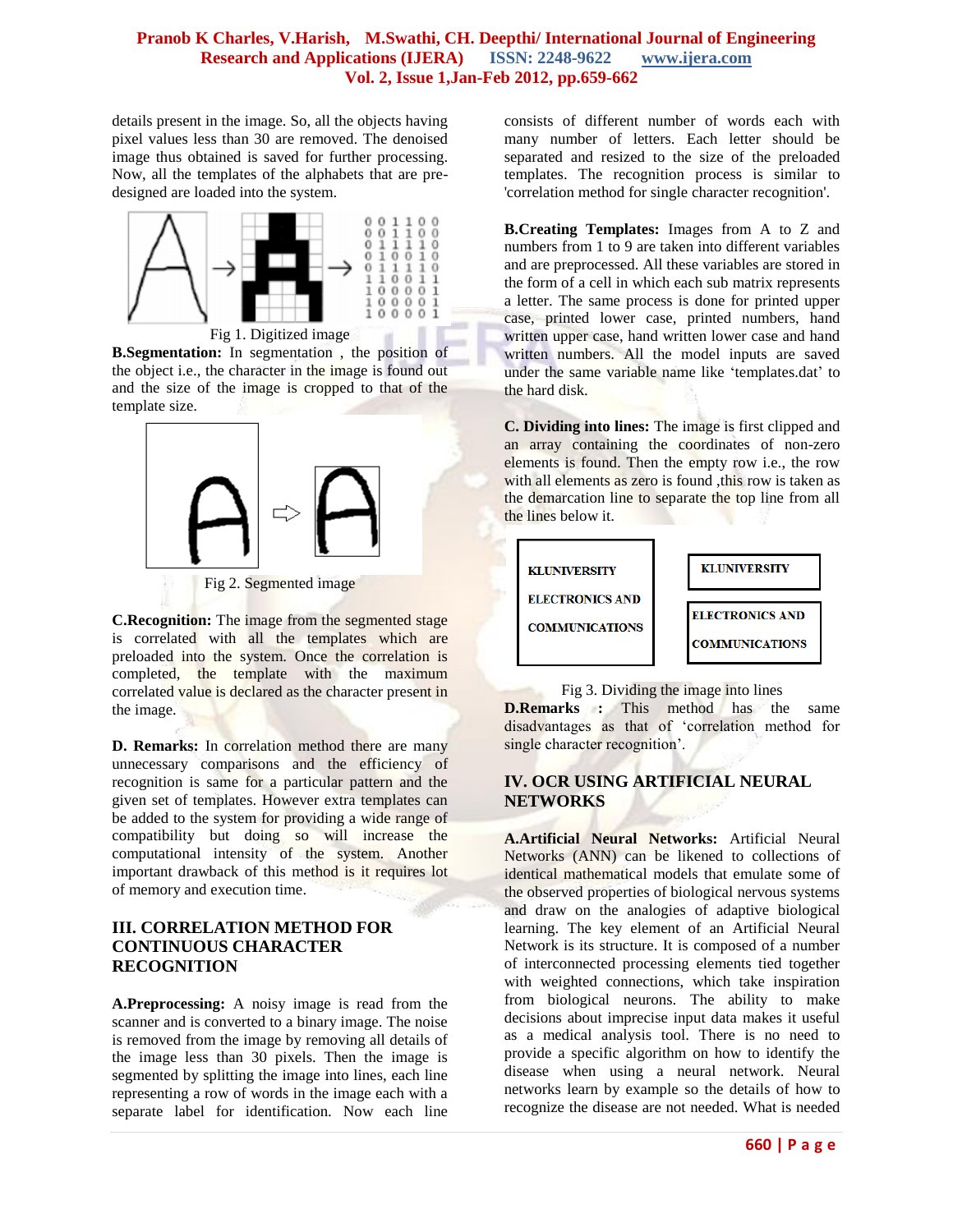#### **Pranob K Charles, V.Harish, M.Swathi, CH. Deepthi/ International Journal of Engineering Research and Applications (IJERA) ISSN: 2248-9622 www.ijera.com Vol. 2, Issue 1,Jan-Feb 2012, pp.659-662**

is a set of examples that is representative of all the variations of the disease. The quality of examples is not as important as the quantity.



Fig 4. Artificial Neural Network

The Artificial Neural Network can be trained into two main groups that are supervised and unsupervised learning. In supervised learning, the network learns by example whereas in unsupervised method no target value or example is given. Unsupervised learning is very difficult and complex to implement [6] [7].

The neural network receives 35 Boolean values as 35-element input vector. It is then required to identify letter by responding with a 26-element output vector. The 26-elements of output vector each represent a letter. To operate correctly the network should respond with a '1' in position of letter being represented in network. All other values in output vectors should be "0". In addition, the network should be able to handle noise. In practice, the network doesn"t receive a perfect Boolean vector as input. Specifically, the network should make as few mistakes as possible when classifying vector with noise of mean 0 and standard deviation of 0.2 or less.

**B.Architecture:** The neural network needs 35 input and 26 neurons in its output layer to identify the letters. The network is a two layer "log-sigmoid" network. The log-sigmoid T.F is picked, as its output ranges from 0 to 1 is perfect for learning to output Boolean values. The hidden layer has 25 neurons. This number was picked by trial and error.



**C.Training :** A two-layer network is created and training is done with and without noise. All training is done using back propagation with both adaptive learning rate and momentum.

#### **V. RESULTS**

**A. Correlation method for single character recognition:**





First an image which contains the character is loaded, converted to black and white image, cropped to meet the size of the template and then the resultant character is showed.

#### **B. OCR using Neural Networks:**

**Step 1:** Load an image with character from the hard disk and the noise is eliminated in the preprocessing step that is followed.



Step 2: The class of characters from the given set of classes is selected. This can be done by selecting suitable radio button in the classes window. This also fills up all the static text windows with the characters belonging to that class as shown in Fig 8.



Fig 8. Demonstrating step 2

**Step 3:** Now the character can be recognized by pushing the Recognize button. This displays the percentage of closeness of the inputted character with characters in that class. The character with the maximum closeness is recognized as the input